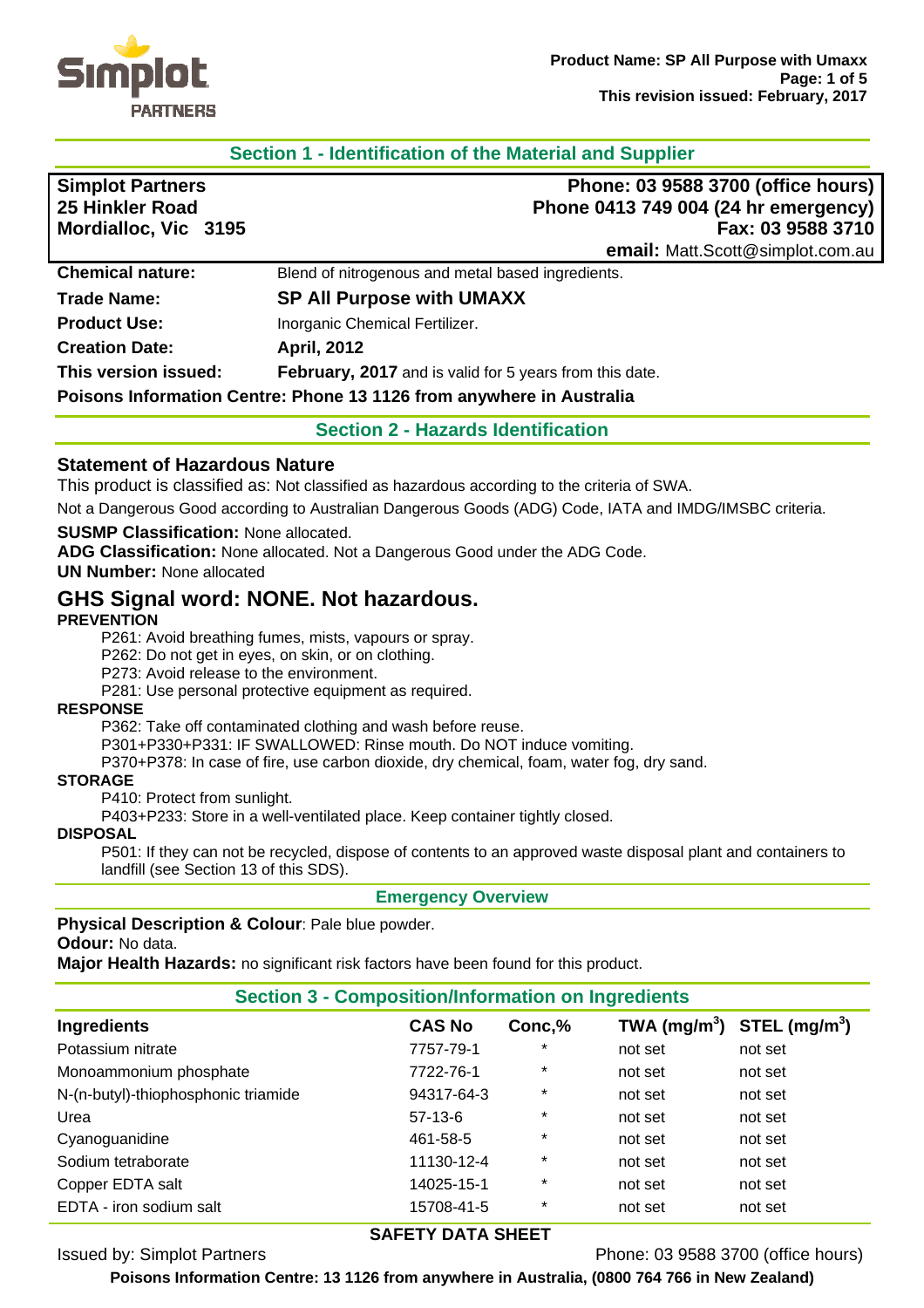|                  |            |         |         | <b>Product Name: SP All Purpose with Umaxx</b> |  |
|------------------|------------|---------|---------|------------------------------------------------|--|
|                  |            |         |         | Page: 2 of 5                                   |  |
|                  |            |         |         | This revision issued: February, 2017           |  |
| Manganese EDTA   | 55448-20-9 | $\ast$  | not set | not set                                        |  |
| Sodium molybdate | 7631-95-0  | $\star$ | not set | not set                                        |  |
| Zinc EDTA        | 15954-98-0 | $\ast$  | not set | not set                                        |  |

\* In a ratio to give 20% nitrogen (N), 8% phosphorus (P) and 16% potassium (K) plus trace elements.

This is a commercial product whose exact ratio of components may vary slightly. Minor quantities of other non hazardous ingredients are also possible.

The SWA TWA exposure value is the average airborne concentration of a particular substance when calculated over a normal 8 hour working day for a 5 day working week. The STEL (Short Term Exposure Limit) is an exposure value that may be equalled (but should not be exceeded) for no longer than 15 minutes and should not be repeated more than 4 times per day. There should be at least 60 minutes between successive exposures at the STEL. The term "peak "is used when the TWA limit, because of the rapid action of the substance, should never be exceeded, even briefly.

### **Section 4 - First Aid Measures**

## **General Information:**

You should call The Poisons Information Centre if you feel that you may have been poisoned, burned or irritated by this product. The number is 13 1126 from anywhere in Australia (0800 764 766 in New Zealand) and is available at all times. Have this SDS with you when you call.

**Inhalation:** No first aid measures normally required. However, if inhalation has occurred, and irritation has developed, remove to fresh air and observe until recovered. If irritation becomes painful or persists more than about 30 minutes, seek medical advice.

**Skin Contact:** Gently brush away excess particles. Wash gently and thoroughly with water (use non-abrasive soap if necessary) for 5 minutes or until chemical is removed.

**Eye Contact:** Quickly and gently brush particles from eyes. No effects expected. If irritation does occur, flush contaminated eye(s) with lukewarm, gently flowing water for 5 minutes or until the product is removed. Obtain medical advice if irritation becomes painful or lasts more than a few minutes. Take special care if exposed person is wearing contact lenses.

**Ingestion:** If product is swallowed or gets in mouth, do NOT induce vomiting; wash mouth with water and give some water to drink. If symptoms develop, or if in doubt contact a Poisons Information Centre or a doctor.

## **Section 5 - Fire Fighting Measures**

**Fire and Explosion Hazards**: There is no risk of an explosion from this product under normal circumstances if it is involved in a fire.

Only small quantities of decomposition products are expected from this product at temperatures normally achieved in a fire.

Fire decomposition products from this product are likely to be irritating if inhaled.

**Extinguishing Media:** Not combustible. Use extinguishing media suited to burning materials.

**Fire Fighting:** If a significant quantity of this product is involved in a fire, call the fire brigade.

| Flash point:                     | Does not burn.                  |
|----------------------------------|---------------------------------|
| <b>Upper Flammability Limit:</b> | Does not burn.                  |
| <b>Lower Flammability Limit:</b> | Does not burn.                  |
| <b>Autoignition temperature:</b> | Not applicable - does not burn. |
| <b>Flammability Class:</b>       | Does not burn.                  |
|                                  |                                 |

## **Section 6 - Accidental Release Measures**

**Accidental release:** Minor spills do not normally need any special cleanup measures. In the event of a major spill, prevent spillage from entering drains or water courses. As a minimum, wear overalls, goggles and gloves. Suitable materials for protective clothing include cotton, rubber, PVC. Eye/face protective equipment should comprise as a minimum, protective glasses and, preferably, goggles. If there is a significant chance that dusts are likely to build up in cleanup area, we recommend that you use a suitable Dust Mask. Otherwise, not normally necessary. Stop leak if safe to do so, and contain spill. Sweep up and shovel or collect recoverable product into labelled containers for recycling or salvage, and dispose of promptly. Consider vacuuming if appropriate. Recycle containers wherever possible after careful cleaning. After spills, wash area preventing runoff from entering drains. If a significant quantity of material enters drains, advise emergency services. This material may be suitable for approved landfill. Ensure legality of disposal by consulting regulations prior to disposal. Thoroughly launder protective clothing before storage or re-use. Advise laundry of nature of contamination when sending contaminated clothing to laundry.

# **Section 7 - Handling and Storage**

**Handling:** Keep exposure to this product to a minimum, and minimise the quantities kept in work areas. Check Section 8 of this SDS for details of personal protective measures, and make sure that those measures are followed.

# **SAFETY DATA SHEET**

Issued by: Simplot Partners **Phone: 03 9588 3700** (office hours)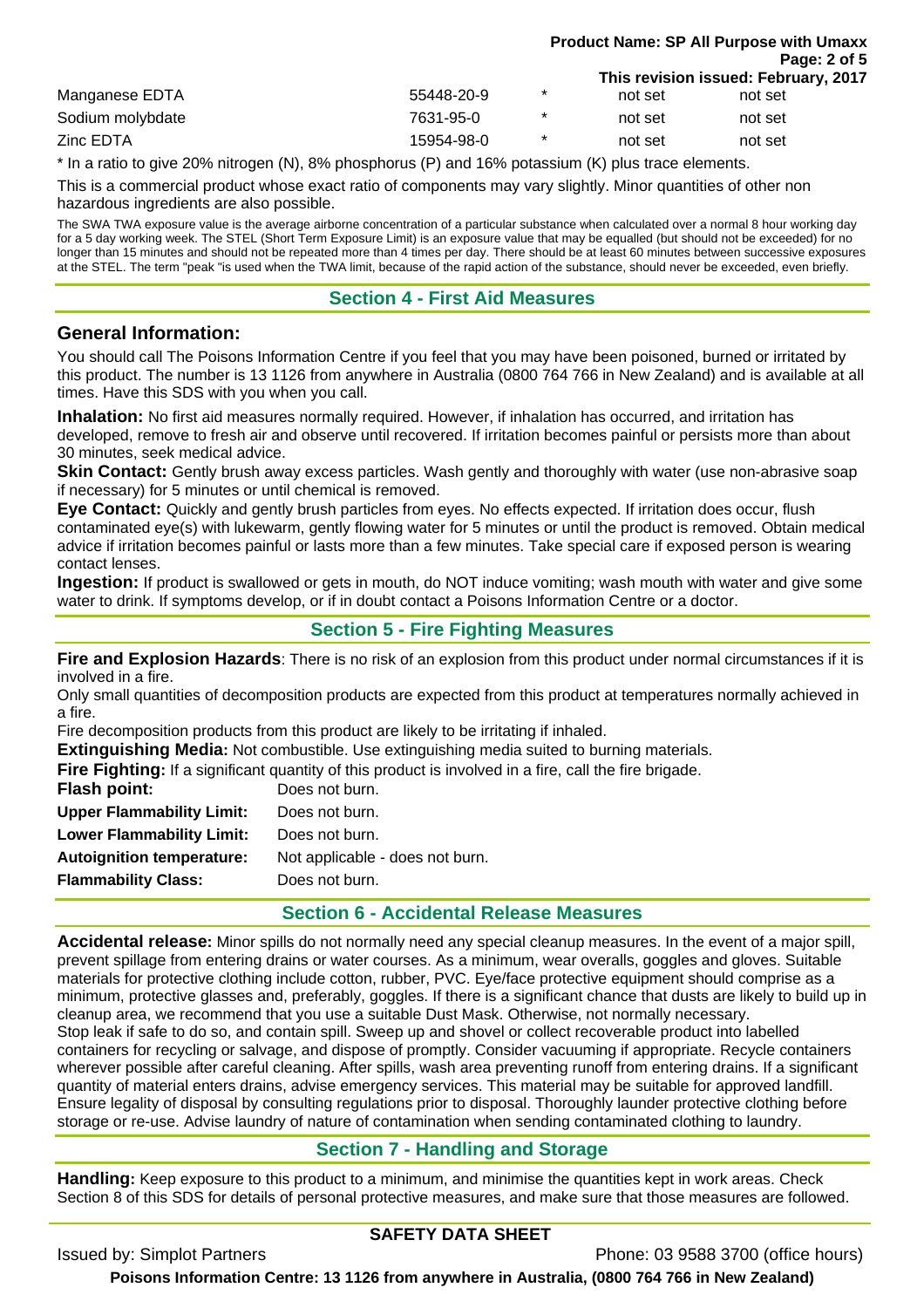# **Product Name: SP All Purpose with Umaxx Page: 3 of 5**

**This revision issued: February, 2017** 

The measures detailed below under "Storage" should be followed during handling in order to minimise risks to persons using the product in the workplace. Also, avoid contact or contamination of product with incompatible materials listed in Section 10.

**Storage:** Make sure that containers of this product are kept tightly closed. Keep containers dry and away from water. Make sure that the product does not come into contact with substances listed under "Incompatibilities" in Section 10. Check packaging - there may be further storage instructions on the label.

# **Section 8 - Exposure Controls and Personal Protection**

The following Australian Standards will provide general advice regarding safety clothing and equipment:

Respiratory equipment: **AS/NZS 1715**, Protective Gloves: **AS 2161**, Occupational Protective Clothing: AS/NZS 4501 set 2008, Industrial Eye Protection: **AS1336** and **AS/NZS 1337**, Occupational Protective Footwear: **AS/NZS2210**.

#### **SWA Exposure Limits TWA (mg/m<sup>3</sup>**

**) STEL (mg/m<sup>3</sup> )** 

Exposure limits have not been established by SWA for any of the significant ingredients in this product.

No special equipment is usually needed when occasionally handling small quantities. The following instructions are for bulk handling or where regular exposure in an occupational setting occurs without proper containment systems. **Ventilation:** No special ventilation requirements are normally necessary for this product. However make sure that the work environment remains clean and that dusts are minimised.

**Eye Protection:** Eye protection such as protective glasses or goggles is recommended when this product is being used.

**Skin Protection:** You should avoid contact even with mild skin irritants. Therefore you should wear suitable impervious elbow-length gloves and facial protection when handling this product. See below for suitable material types.

**Protective Material Types:** We suggest that protective clothing be made from the following materials: cotton, rubber, PVC.

**Respirator:** If there is a significant chance that dusts are likely to build up in the area where this product is being used, we recommend that you use a suitable Dust Mask. Otherwise, not normally necessary.

## **Section 9 - Physical and Chemical Properties:**

| <b>Physical Description &amp; colour:</b> | Solid; no further details are available.        |
|-------------------------------------------|-------------------------------------------------|
| Odour:                                    | No data.                                        |
| <b>Boiling Point:</b>                     | Not available.                                  |
| <b>Freezing/Melting Point:</b>            | No specific data. Solid at normal temperatures. |
| <b>Volatiles:</b>                         | No data.                                        |
| <b>Vapour Pressure:</b>                   | No data.                                        |
| <b>Vapour Density:</b>                    | Not applicable.                                 |
| <b>Specific Gravity:</b>                  | No data.                                        |
| <b>Water Solubility:</b>                  | Soluble.                                        |
| pH:                                       | No data.                                        |
| <b>Volatility:</b>                        | No data.                                        |
| <b>Odour Threshold:</b>                   | No data.                                        |
| <b>Evaporation Rate:</b>                  | Not applicable.                                 |
| <b>Coeff Oil/water Distribution:</b>      | No data                                         |
| <b>Viscosity:</b>                         | Not applicable.                                 |
| <b>Autoignition temp:</b>                 | Not applicable - does not burn.                 |

# **Section 10 - Stability and Reactivity**

**Reactivity:** This product is unlikely to react or decompose under normal storage conditions. However, if you have any doubts, contact the supplier for advice on shelf life properties.

**Conditions to Avoid:** Keep containers tightly closed. Containers should be kept dry.

**Incompatibilities:** strong oxidising agents, zinc, tin, aluminium and their alloys.

**Fire Decomposition:** Only small quantities of decomposition products are expected from this product at temperatures normally achieved in a fire. Combustion forms carbon dioxide, and if incomplete, carbon monoxide and possibly smoke. Water is also formed. May form nitrogen and its compounds, and under some circumstances, oxides of nitrogen. Occasionally hydrogen cyanide gas in reducing atmospheres. May form oxides of sulfur (sulfur dioxide is a respiratory hazard) and other sulfur compounds. Most will have a foul odour. May form oxides of phosphorus and other phosphorus compounds. Metal compounds. Carbon monoxide poisoning produces headache, weakness, nausea, dizziness, confusion, dimness of vision, disturbance of judgment, and unconsciousness followed by coma and death.

# **SAFETY DATA SHEET**

Issued by: Simplot Partners Phone: 03 9588 3700 (office hours)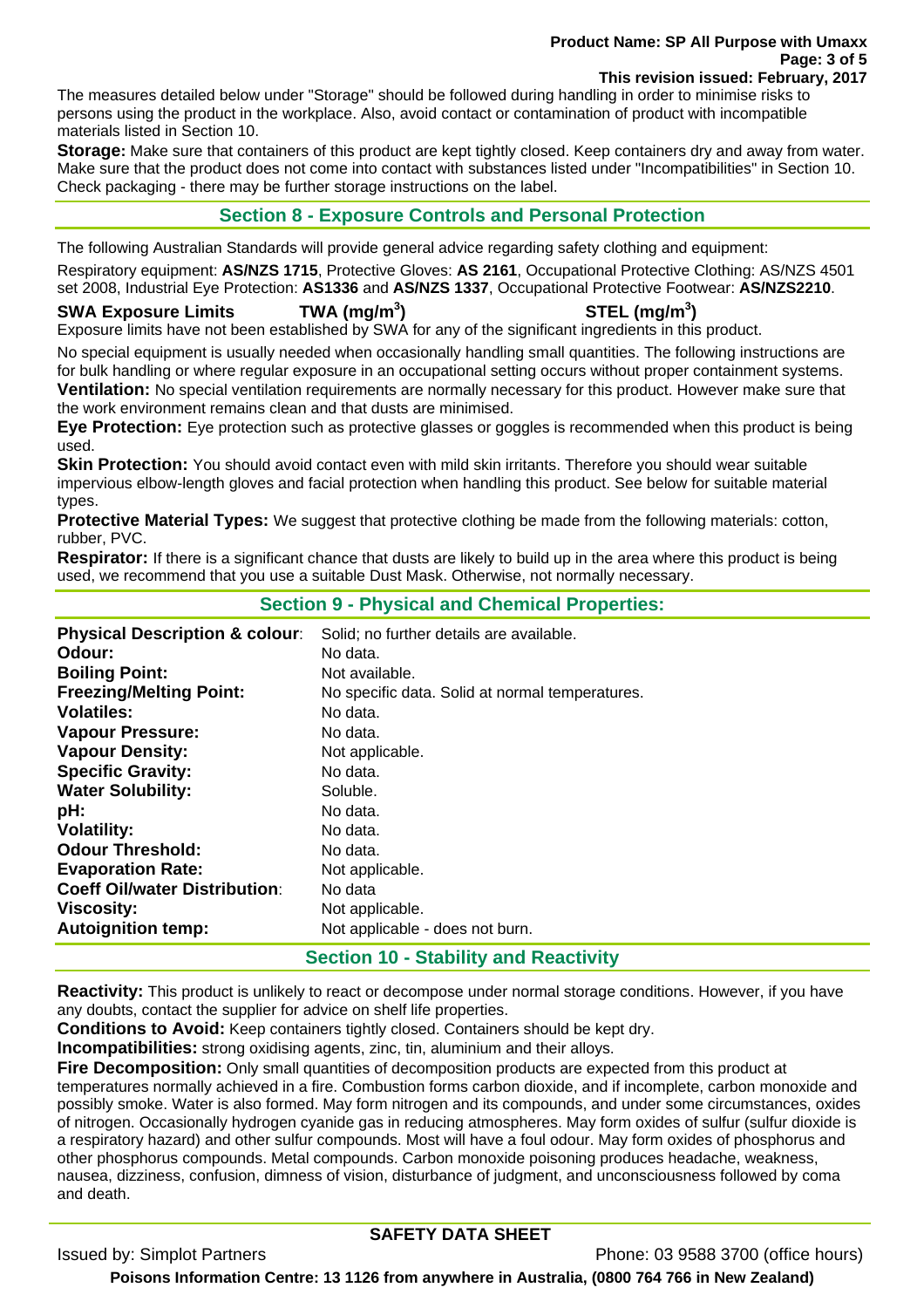**Polymerisation:** This product will not undergo polymerisation reactions.

### **Section 11 - Toxicological Information**

**Local Effects:** 

**Target Organs:** There is no data to hand indicating any particular target organs.

**Classification of Hazardous Ingredients** 

# Ingredient **Risk Phrases**

No ingredient mentioned in the HSIS Database is present in this product at hazardous concentrations. **Monoammonium Phosphate:** LD<sub>50</sub> Oral, Rat >2000mg/kg LD<sub>50</sub> Dermal, Rat = >5000mg/kg **Potassium nitrate:** LD<sub>50</sub> (Oral), Rabbit 1900-3750mg/kg LD<sub>50</sub> (Dermal), Rat >5000mg/kg **Urea:** LD<sub>50</sub> (Oral), Rat 14300mg/kg

### **Potential Health Effects**

## **Inhalation:**

**Short Term Exposure:** Available data indicates that this product is not harmful. However product may be mildly irritating, although unlikely to cause anything more than mild transient discomfort.

**Long Term Exposure:** No data for health effects associated with long term inhalation.

## **Skin Contact:**

**Short Term Exposure:** Available data indicates that this product is not harmful. It should present no hazards in normal use. However product may be irritating, but is unlikely to cause anything more than mild transient discomfort. **Long Term Exposure:** No data for health effects associated with long term skin exposure.

## **Eye Contact:**

**Short Term Exposure:** This product may be irritating to eyes, but is unlikely to cause anything more than mild transient discomfort.

**Long Term Exposure:** No data for health effects associated with long term eye exposure.

## **Ingestion:**

**Short Term Exposure:** Significant oral exposure is considered to be unlikely. However, this product may be irritating to mucous membranes but is unlikely to cause anything more than transient discomfort. **Long Term Exposure:** No data for health effects associated with long term ingestion.

## **Carcinogen Status:**

**SWA:** No significant ingredient is classified as carcinogenic by SWA.

**NTP:** No significant ingredient is classified as carcinogenic by NTP.

**IARC:** No significant ingredient is classified as carcinogenic by IARC.

## **Section 12 - Ecological Information**

This product is unlikely to adversely effect the environment. Salts, acids and bases are typically diluted and neutralised when released to the environment in small quantities.

**Monoammonium Phosphate:** EC<sub>50</sub> fish (rainbow trout) >86mg/L

Potassium nitrate: EC<sub>50</sub> fish 1378-3000mg/L

**Urea:** EC<sub>50</sub> fish >9100mg/L, EC<sub>50</sub>, daphnia >10,000mg/L

# **Section 13 - Disposal Considerations**

**Disposal:** This product may be recycled if unused, or if it has not been contaminated so as to make it unsuitable for its intended use. If it has been contaminated, it may be possible to separate the contamination in some way. Only if neither of these options is suitable, consider landfill.

# **Section 14 - Transport Information**

**UN Number:** This product is not classified as a Dangerous Good by ADG, IATA or IMDG/IMSBC criteria. No special transport conditions are necessary unless required by other regulations.

# **Section 15 - Regulatory Information**

**AICS:** All of the significant ingredients in this formulation are compliant with NICNAS regulations.

# **SAFETY DATA SHEET**

Issued by: Simplot Partners Phone: 03 9588 3700 (office hours)